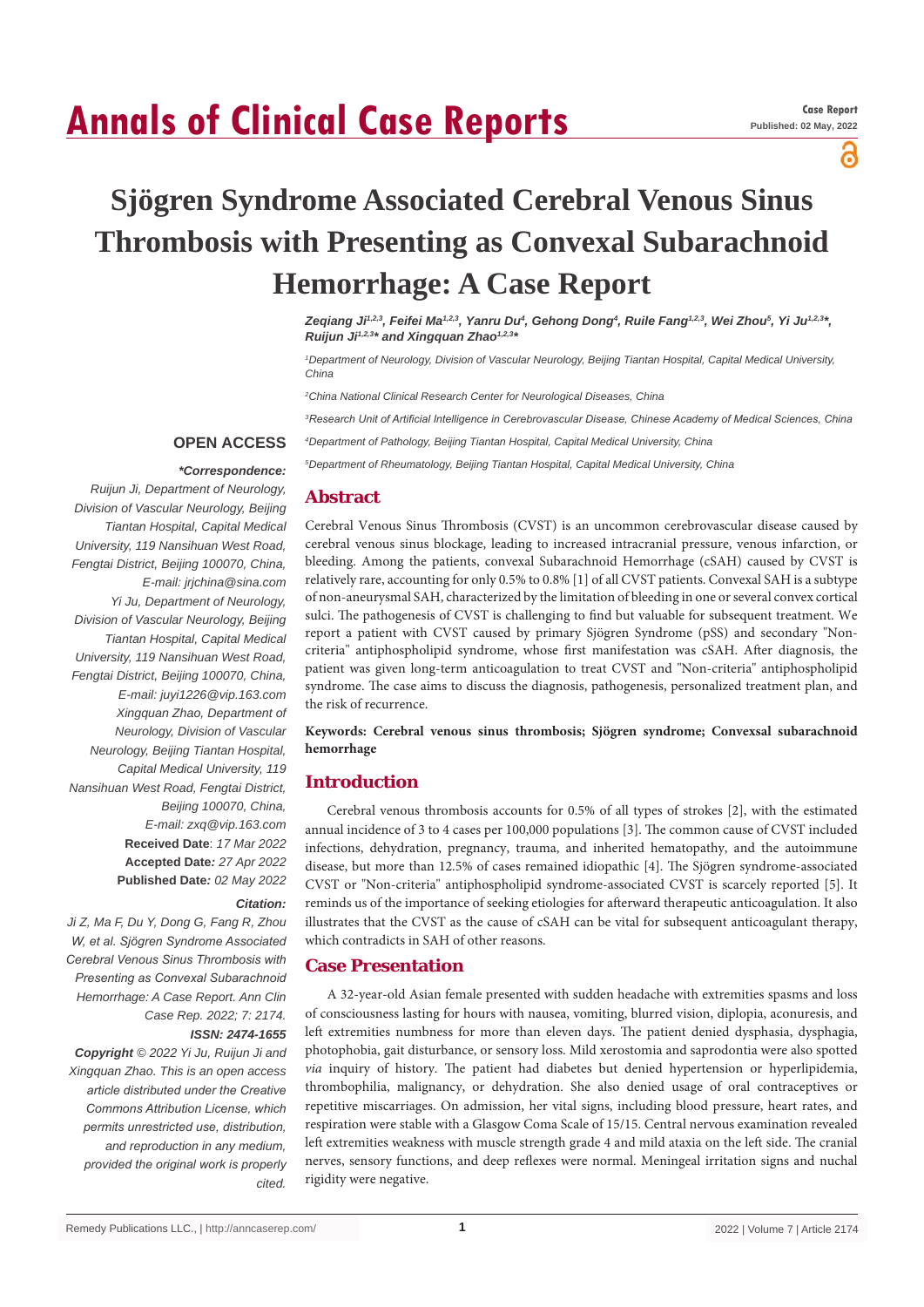

**Figure 1:** (a) axial non-enhanced CT on day 2 shows the convexal SAH in the frontoparietal sulcus (blue arrow), (b) axial non-enhanced CT on day 8 shows the convexal SAH in the frontoparietal sulcus (red arrow), parenchymal hemorrhage (blue arrow), cortical edema (white arrow) (c,d). The computed tomography arteriology shows no aneurysm or stenosis, computed tomography venography shows the filling defect in the Superior Sagittal Sinus (SSS). (e,f) DSA shows the filling-defect in SSS and right Transverse Sinus (TS), which confirmed CVST (yellow triangle). (g) Axial T1 shows the hyperintensity in SSS (red arrow), parenchymal hemorrhage (blue arrow), hypointensity, which means cortical edema (white arrow) (h). The SWI shows microbleeding (short red arrow) and dilation of cortical vein in the right frontal lobe (long red arrow).



**Figure 2:** Histology of the labial gland. Pathology result of the 4mm2 labial salivary gland biopsy, stained with H&E, lymphocyte infiltrate with one focus >50 lymphocytes (x100) (A). Immunohistochemical stain: Leukocyte common antigen (+) (x100) (B). A diagnosis of Sjögren syndrome can be made.

Emergency Brain Non-Enhanced CT (NECT) showed linear hyperdensity in bilateral frontal lobe sulcus on day 2. Subsequent NECT on day 8 revealed subcortical edema and parenchymal hemorrhage (Figure 1a, 1b), and Computed tomography angiography detected no aneurysm or stenosis while computed tomography venography showed filling defect in the Superior Sagittal Sinus (SSS) and right Transverse Sinus (TS) (Figure 1c, 1d). DSA was made to rule out aneurysmal SAH and show the filling defect in SSS and right TS (Figure 1e, 1f).

Blood tests showed elevated estimated sedimentary rate of 100 mm/h, elevated C reactive protein was 16.99 mg/L, autoantibody spectrums revealed anti-SS-related antigen A (anti-Ro/SSA) antibodies (+++), anti-SS antigen B (anti-SSB) antibodies (+++), anti-Ro-52 (+++), Antinuclear Antibodies (ANA) 1:3200 and antinuclear RNP/Sm antibodies (-). The antiphospholipid antibody test showed positive IgA Anti-β2 glycoprotein I antibody (IgA anti-β2GPI antibody) (54.11 RU/ml) positive, negative IgG and IgM anti-β2GPI, and negative anti-cardiolipin. A 12 weeks reexamination also revealed positive IgA anti-β2GPI (40.77 RU/ml) with the negative IgG and IgM. The Anti-Neutrophil Cytoplasmic Antibody (ANCA), complement,

Immunoglobulin G and Immunoglobulin G subtype 4, rheumatoid factor were normal. The prothrombin time, partial thromboplastin time, and International Normalized Ratio (INR) were within normal ranges (11.4s, 29.6s, and 0.99s). The activity of Protein S is 39.9% (63.50% to 149.00%), antithrombin III is 63% (83.00% to 128%), and coagulation factor VIII is 191% (50% to 150%). The thyroid functions test showed the thyroxine 36.88 nmol/L (69.97 to 152.52), Thyroid Stimulating Hormone 18.08 ulu/mL (3.28 to 6.47), anti-thyroglobulin and anti-thyroid peroxidase antibody were strongly positive, which indicated the Hashimoto thyroiditis. The liver function tests with liver and gall ultrasounds and urinalysis were normal. The labial gland biopsy showed that the cluster of lymphocytes infiltrates the small salivary gland tissue of 4 mm<sup>2</sup>; Leukocyte Common Antigen (LCA) highlights the lymphocyte (+), which confirmed a diagnosis of Sjögren syndrome (Figure 2).

The Low Weight Molecular Heparin (LMWH) was given after CVST was diagnosed and warfarin was delivered four days later, bridging with LMWH. The clinician adjusted warfarin dose to maintain the INR of the patient at 2 to 3 in 12 weeks.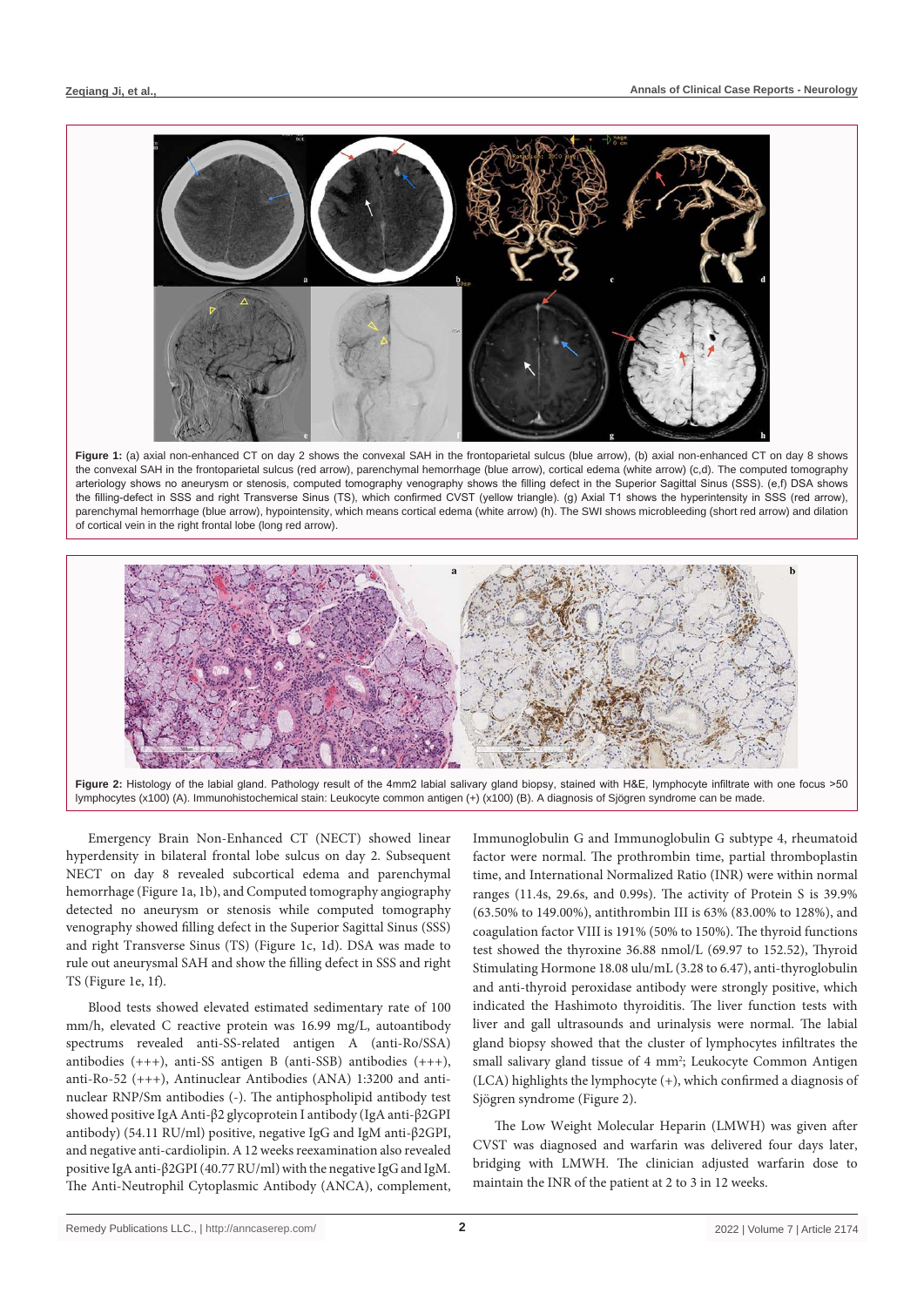#### **Discussion**

In CVST-associated SAH, nearly 90% of patients first appeared as sudden and thunderclap-like headaches [6] that mimic the aneurysmal SAH. The seizure occurs in 35% to 90% in 2 case series [7,8] as in our case. The mechanism may be the stimulation of the convexal cerebral cortex caused by cSAH, leading to abnormal cortical discharge. The NECT is often the preliminary examination for SAH for its high sensitivity but a suboptimal tool for CVST. A case series revealed that the circumscribed convexity SAH localized to the dural sinuses or cortical veins with sparing of the basal cisterns might point to an underlying CVST [9]. Compared with NECT, the MRI is more sensitive as 21/22 was spotted by the MRI FLAIR sequence in that case series [8]. Digital subtraction Angiography is the "gold standard" for the diagnosis [10], which can show the filling defect and blood drainage of the venous and venous sinus. Different hypothesizes can explain the causal relationship between CVST and SAH. Sinus thrombosis increases the adjacent venous pressure, causing the dilation and rupture of cortical veins [11]. The occlusion of the cerebral vein also leads to venous infarction presenting as elevated intracranial pressure, brain tissue edema, and brain infarction [12].

The patients also complained of xerostomia and xerophthalmia with anti-Ro/SSA and anti-Ro/SSB positive. The labial glands biopsy confirmed the diagnosis of Sjögren syndrome [13]. Among SS patients, the common neurological manifestations are peripheral neuropathy, autonomic nervous disease, and myelitis [13]. To our knowledge, there are only five Sjögren syndrome-induced CVST reported in literature, and none of them had secondary cSAH [5]. A theory declared that the pSS-induced autoimmune vasculitis could cause the vasculitic necrosis and leads to thrombosis [14], may explain the etiology.

The IgA anti-β2GPI antibody-positive on day 1 and 12 weeks with the sinus thrombosis, the "non-criteria antiphospholipid syndrome "or" Seronegative Antiphospholipid Syndrome (SNAPS)" can be diagnosed [15,16]. Though the Sapporo standard did not include IgA anti-β2GPI antibody [17], it certainly strongly correlates with thrombosis events and recurrent miscarriage [15]. IgA aβ2GPI positivity alone is associated with an increased risk of arteriovenous and venous thrombosis and all types of thrombosis [18].

Since the concurrence of Sjögren syndrome and APS and the presence of anti-SSA, we believed the APS has occurred secondary to Sjögren syndrome [19]. Secondary APS can occur in nearly 3% to 4% pSS patients [20]. Antiphospholipid syndrome can lead to thrombosis by affecting coagulation via increasing the expression of thromboxane A2 [23] and tissue factor [24] or activating the classic complement pathway [25]. The APL-associated CVST presenting as cSAH has been reported in many cases [21]. In conclusion, The SS that caused the seronegative APS that leads to the CVST and associated cSAH.

The thyroid dysfunction is the third most relevant risk factor for CVST [1], and Grave's disease-associated CVST presenting as cSAH cases were reported [7,8]. Hashimoto thyroiditis-related CVST was also revealed [22]. In general, hyperthyroidism leads to thrombosis due to the endothelial activation and decreased fibrinolytic activity [23], while the hypothyroidism is often associated with bleeding. Hashimoto thyroiditis relates with APS antibodies present, but no relations of HT with a thrombotic manifestation of APS [24]. Our patients presented anti-thyroglobulin and anti-thyroid peroxidase antibody, thus, multiple factors may contribute to the onset of CVST, and including SS associated vasculitis, hypercoagulable state stemmed from anti-phospholipid antibody syndrome and autoimmune thyroiditis.

The therapeutic dose of LMWH was given after CVST was confirmed by MRV and DSA [25] to prevent the potential of elevated intracranial pressure and herniation. Warfarin was given for longterm anticoagulation in the heparin bridging phase to prevent CVST recurrence, affecting 2 to 7 percent of patients [1]. As for this case, since the CVST was caused by Sjögren-induced APS, the priority is the APS treatment which mainly includes antiplatelet, anticoagulant, and immunomodulatory therapy [26]. The standard treatment for APS in the first venous thrombotic event is an oral vitamin K antagonist with a target INR of 2 to 3 [27]. Due to the high recurrence rate of thrombotic events in APS, a lifetime anticoagulant is recommended. New anticoagulants lack evidence of efficacy in the APS treatment [28]. APS also requires immunomodulatory therapy, especially in patients secondary to other rheumatic immune system diseases. Glucocorticoids and immunosuppressants shall be considered for the management of pSS, but there is no specific treatment so far due to lack of data on efficacy and safety trials. Hydroxychloroquine, methotrexate, azathioprine, and cyclophosphamide can be used with ESSDAI taken [29].

The prognosis of CVST is favorable, with more than 80% good outcomes, but the prognosis of CVST-related SAH depends on early diagnosis and treatment. In 2 cases series [6,7], the mortality rates are 2/10 and 1/22, though the sample size limited, we can conclude that the cSAH was not related to bad outcomes, the occurrence of parenchymal infarcts, raised intracranial pressure, and extensive deep venous thrombosis may worsen outcome. As for the prognosis of APS, a large cohort study [30] confirms that APS patients who survive their first episode are still at risk for recurrent events. Because warfarin and aspirin reduces but do not eliminate the risk of recurrent thromboembolic or obstetric complications, which can sometimes be fatal. So a regular follow-up visit is needed to evaluate the coagulation status and succeeding treatment.

#### **Conclusion**

Cerebral venous thrombosis should be considered when convexal subarachnoid hemorrhage patients presented with neurological deteriorations and new onsets of headache and seizure. In this case, the Sjögren syndrome and secondary antiphospholipid caused hypercoagulation and leading to thrombosis in venous sinuses, presenting as the convexal subarachnoid hemorrhage. The CTV, MRV, or DSA should be used to confirm the presence of CVST therefore make a precise therapeutic regime. Finding immunological etiology behind it also matters for a following rational and sound treatment plan.

### **Authors Contribution**

Administration support: XZ, RJ, YJ. (2) Collection data and biopsy results: ZJ, GD, FM. (3) Manuscript writing and revising: All authors. (4) Final approval of manuscripts: All authors.

### **Funding**

Chinese Academy of Medical Sciences Innovation Fund for Medical Sciences (2019-I2M-5-029). Beijing Municipal Committee of Science and Technology (Z201100005620010). Beijing Natural Science Foundation (Z200016).